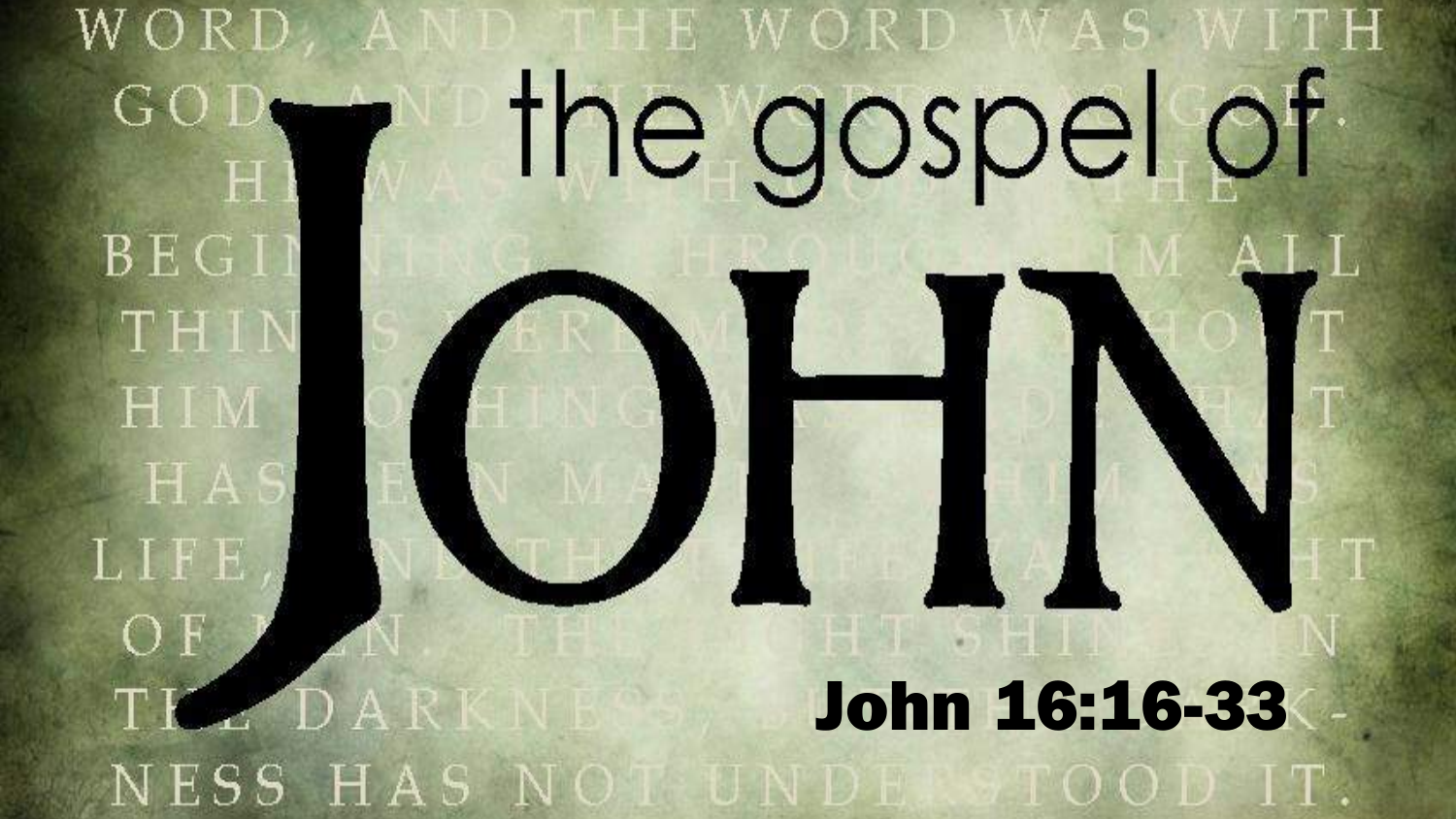#### **Introduction**

This is one of the great passages on the resurrection of Jesus Christ, and it is one of the most glorious passages in all of Scripture. It is one of those passages that lays out more than man could ever imagine. Jesus revealed and proclaimed the resurrection and its effects upon the world.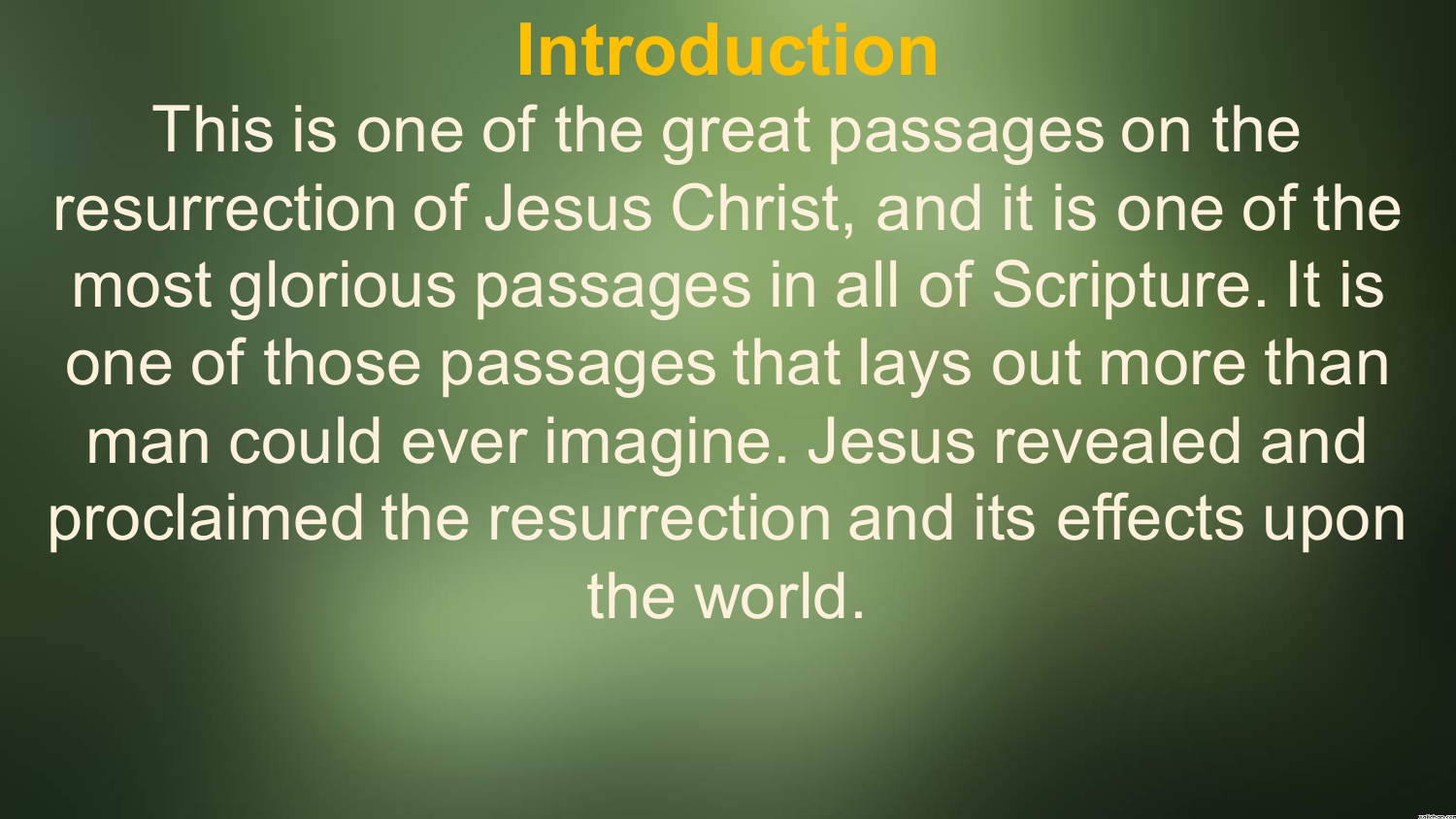#### **John 16:16-24**

"A little while, and you will not see Me; and again a little while, and you will see Me, because I go to the Father." **<sup>17</sup>** Then some of His disciples said among themselves, "What is this that He says to us, 'A little while, and you will not see Me; and again a little while, and you will see Me'; and, 'because I go to the Father'?" **<sup>18</sup>** They said therefore, "What is this that He says, 'A little while'? We do not know what He is saying." **<sup>19</sup>** Now Jesus knew that they desired to ask Him, and He said to them, "Are you inquiring among yourselves about what I said, 'A little while, and you will not see Me; and again a little while, and you will see Me'? **<sup>20</sup>** Most assuredly, I say to you that you will weep and lament, but the world will rejoice; and you will be sorrowful, but your sorrow will be turned into joy. **<sup>21</sup>** A woman, when she is in labor, has sorrow because her hour has come; but as soon as she has given birth to the child, she no longer remembers the anguish, for joy that a human being has been born into the world. **<sup>22</sup>** Therefore you now have sorrow; but I will see you again and your heart will rejoice, and your joy no one will take from you. **<sup>23</sup>** And in that day you will ask Me nothing. Most assuredly, I say to you, whatever you ask the Father in My name He will give you. **<sup>24</sup>** Until now you have asked nothing in My name. Ask, and you will receive, that your joy may be full.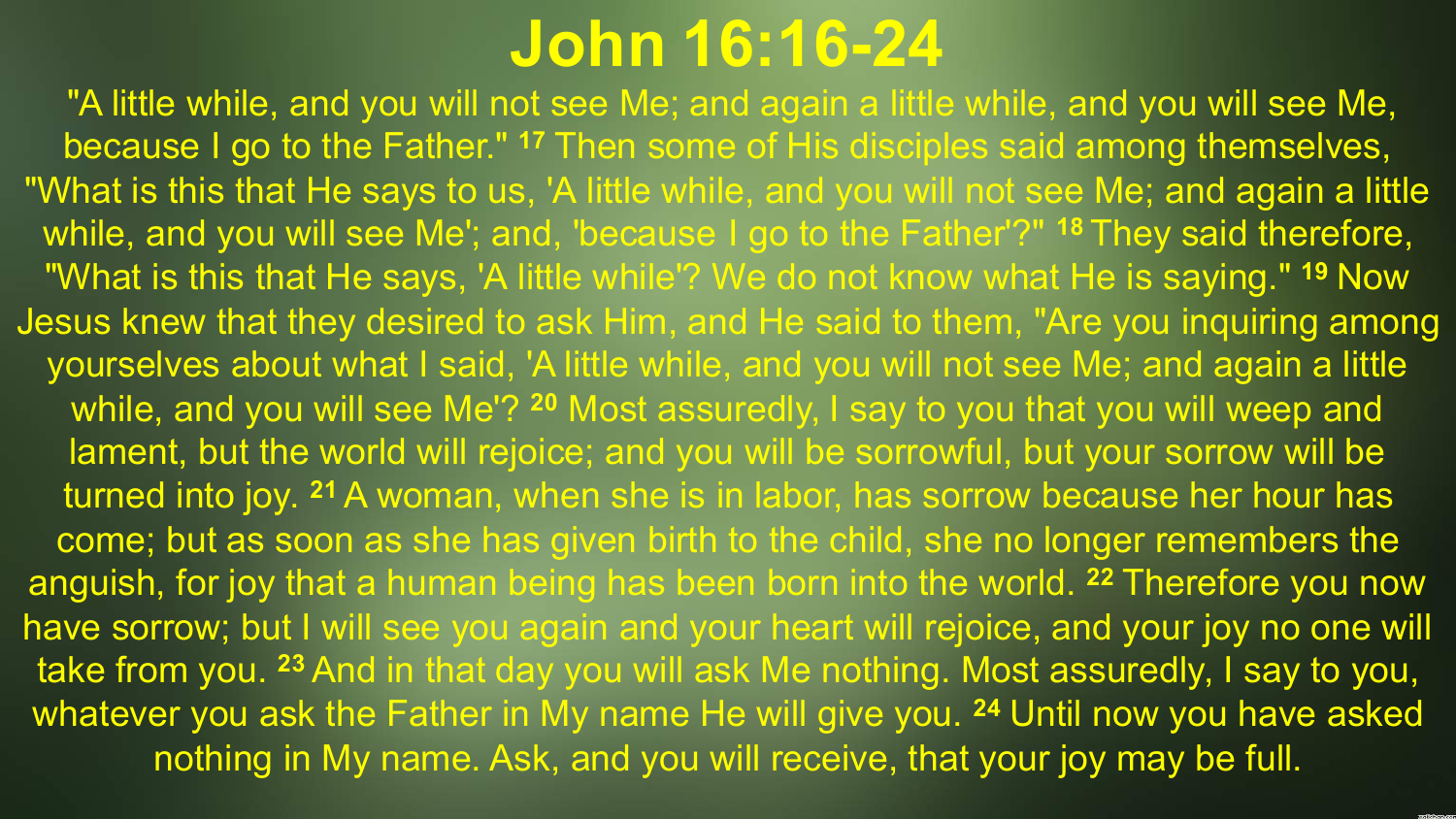## **The Resurrection Perplexes** John 16:6-19

"A little while, and you will not see Me; and again a little while, and you will see Me, because I go to the Father." **<sup>17</sup>** Then some of His disciples said among themselves, "What is this that He says to us, 'A little while, and you will not see Me; and again a little while, and you will see Me'; and, 'because I go to the Father'?" **<sup>18</sup>** They said therefore, "What is this that He says, 'A little while'? We do not know what He is saying." **<sup>19</sup>** Now Jesus knew that they desired to ask Him, and He said to them, "Are you inquiring among yourselves about what I said, 'A little while, and you will not see Me; and again a little while, and you will see Me'?"

The resurrection of Jesus Christ perplexes people. Jesus predicted His death and resurrection.

 $\Rightarrow$  His death: "A little while, and you will not see me."

⇒ His resurrection: "And again, a little while, and you will see me, because I go to the Father."

The prediction puzzled the disciples, and they began to ask among themselves what Jesus meant. Jesus knew that they were puzzled and asked them about their perplexity, wishing to help them.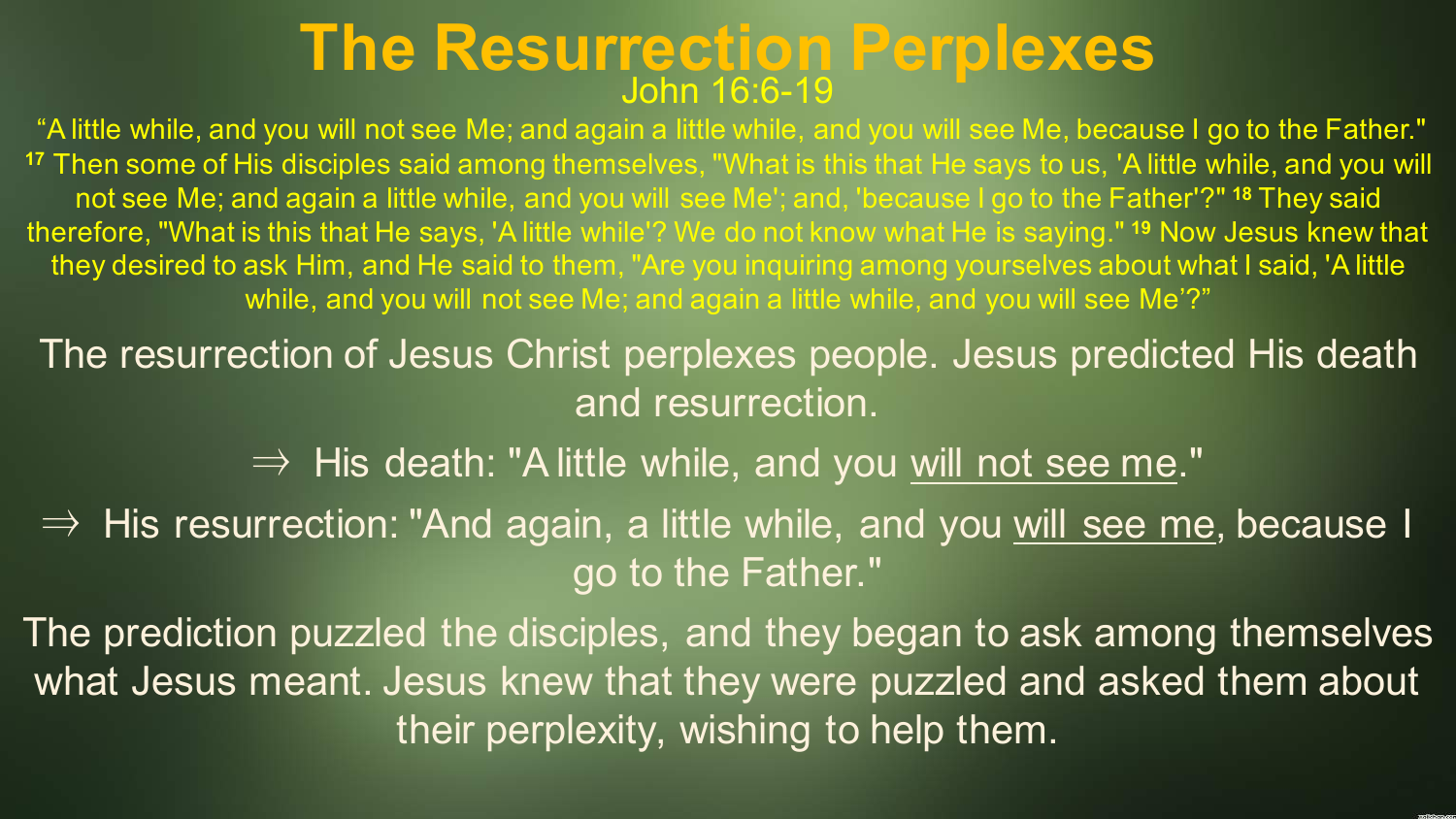# **The Resurrection Perplexes** John 16:6-19

"A little while, and you will not see Me; and again a little while, and you will see Me, because I go to the Father." **<sup>17</sup>** Then some of His disciples said among themselves, "What is this that He says to us, 'A little while, and you will not see Me; and again a little while, and you will see Me'; and, 'because I go to the Father'?" **<sup>18</sup>** They said therefore, "What is this that He says, 'A little while'? We do not know what He is saying." **<sup>19</sup>** Now Jesus knew that they desired to ask Him, and He said to them, "Are you inquiring among yourselves about what I said, 'A little while, and you will not see Me; and again a little while, and you will see Me'?"

The resurrection does puzzle and perplex people. People are puzzled by both the resurrection of Jesus and the coming resurrection of all men at the end of the world.

1) Some deny the resurrection, saying such is beyond human experience and could not possibly happen (an atheistic position).

2) Some say the resurrection may be, but it also may not be. Man has never known anything like it other than what Christians and a few others say about Jesus. But that happened so long ago that it cannot be scientifically proven; therefore, there is no way to know if it is true (an agnostic position).

3) Some say the resurrection can be and that Jesus probably did arise, but that it is a meaningless puzzle for today: "I will worry about its meaning tomorrow. I have no time to get involved and wrapped up in what it means, not now. Perhaps I will need to sit down and find out its meaning later, but right now other things are pressing and more important."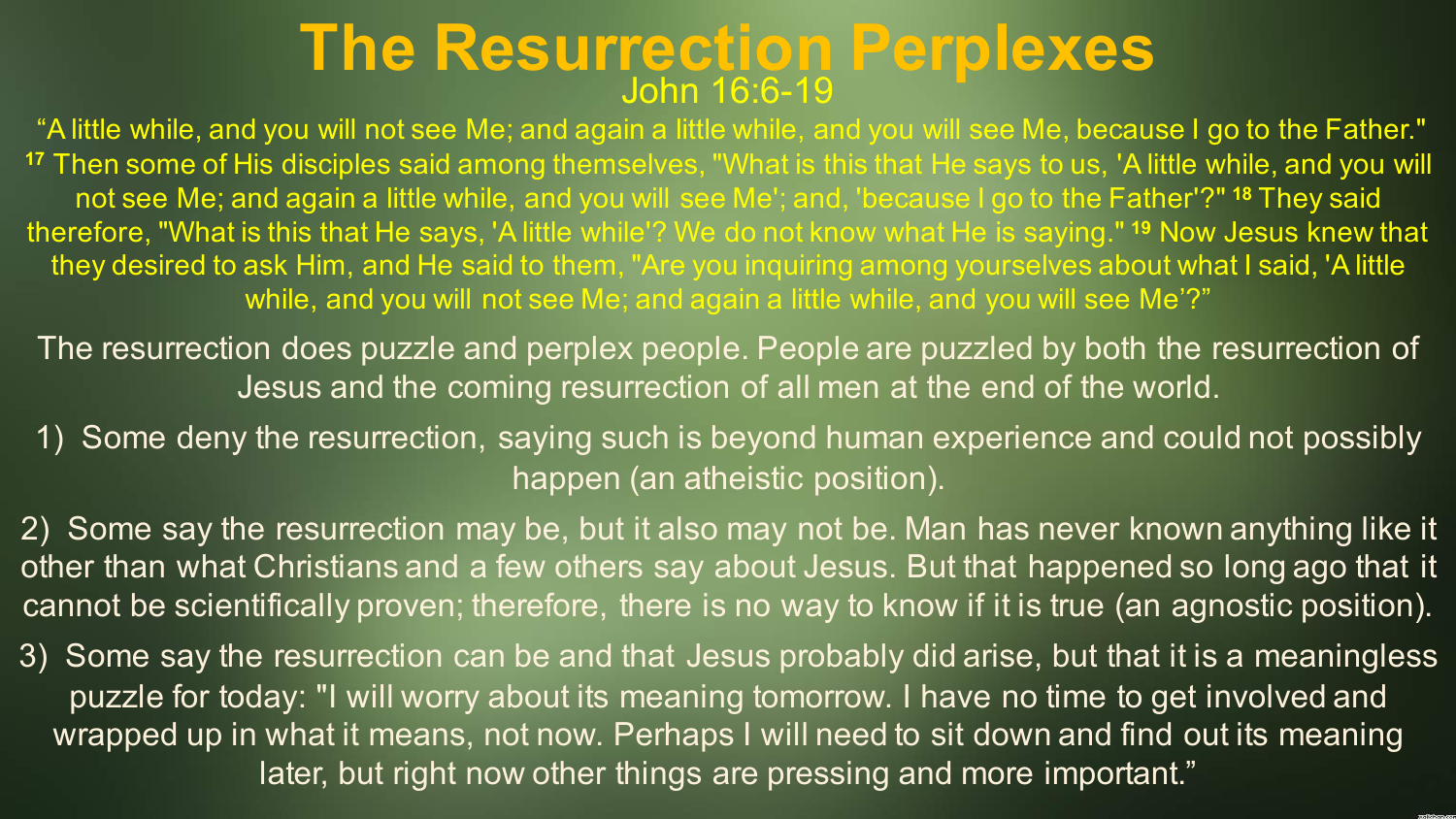"Most assuredly, I say to you that you will weep and lament, but the world will rejoice; and you will be sorrowful, but your sorrow will be turned into joy. **<sup>21</sup>** A woman, when she is in labor, has sorrow because her hour has come; but as soon as she has given birth to the child, she no longer remembers the anguish, for joy that a human being has been born into the world. **<sup>22</sup>** Therefore you now have sorrow; but I will see you again and your heart will rejoice, and your joy no one will take from you."

The resurrection brings irrepressible joy. Note four points.

1. Jesus said there was to be sorrow at first. He would be going away and leaving the disciples by sacrificing Himself for the world. They would "weep" and "lament" and experience deep grief. Their hopes would seem to be dashed upon the rocks of man's ultimate enemy - death.

Jesus said the world would rejoice at His death. The world thought death would prove that He was not the Son of God and that He was only a self-proclaimed savior who was now dead. They thought that Jesus' death would mean that His demands would not be binding and they would be meaningless. Men would not have to do what He said: deny themselves and give all they were and had to Him. They would not have to go and give all they had to meet the desperate needs of a lost world.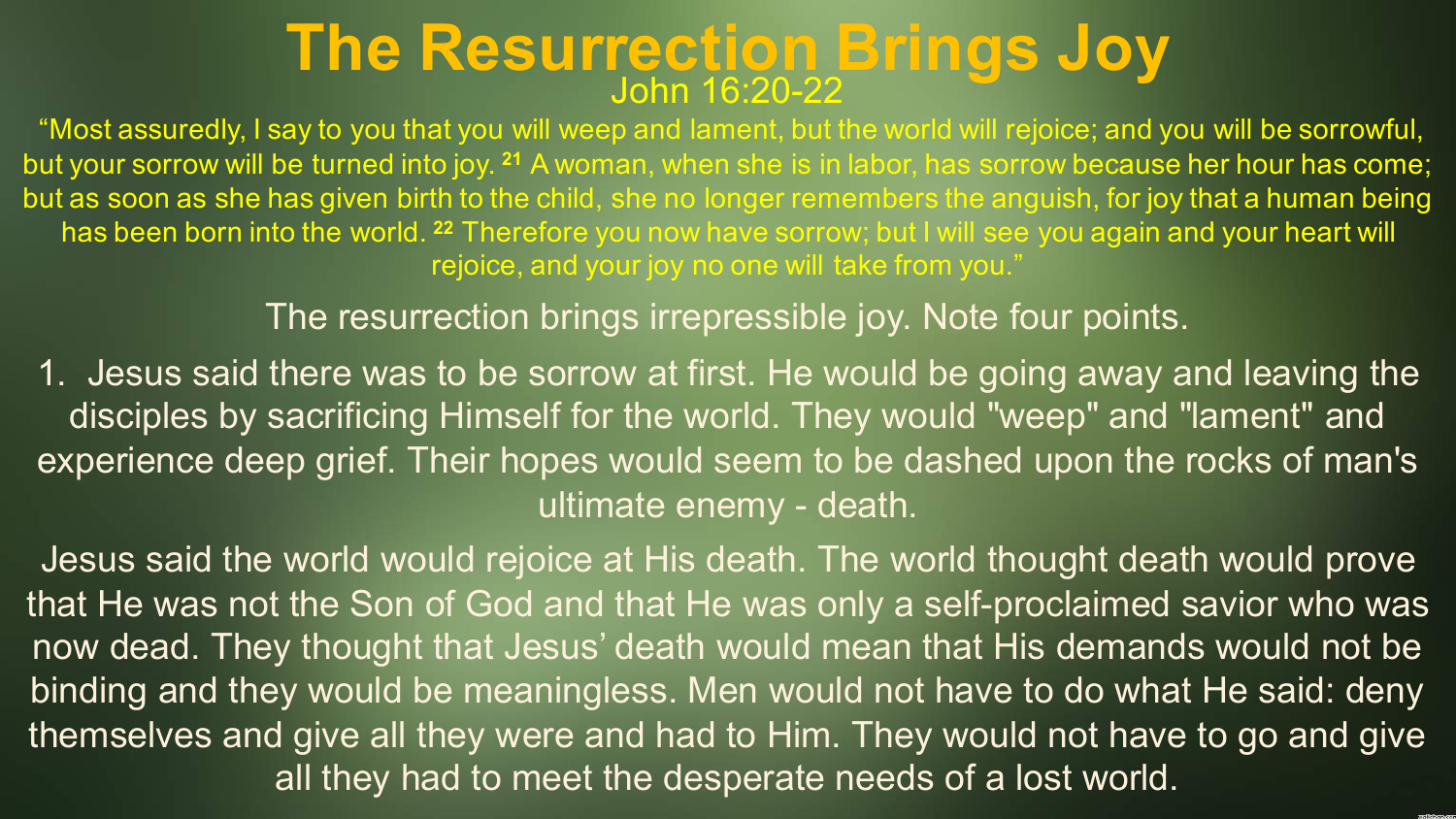"Most assuredly, I say to you that you will weep and lament, but the world will rejoice; and you will be sorrowful, but your sorrow will be turned into joy. **<sup>21</sup>** A woman, when she is in labor, has sorrow because her hour has come; but as soon as she has given birth to the child, she no longer remembers the anguish, for joy that a human being has been born into the world. **<sup>22</sup>** Therefore you now have sorrow; but I will see you again and your heart will rejoice, and your joy no one will take from you.<sup>'</sup>

2. After sorrow there was to be irrepressible joy. Jesus said that He would arise, and His resurrection would cause His followers to burst forth with joy.

His resurrection meant that death was conquered. Men no longer had to die, no longer had to be condemned for sin. They could be delivered from sin and death by following Christ.

This joy is the answer to the weeping and lamenting over death. The great source of joy is the glorious news of the resurrection, the absolute knowledge and certainty that Jesus Christ is risen.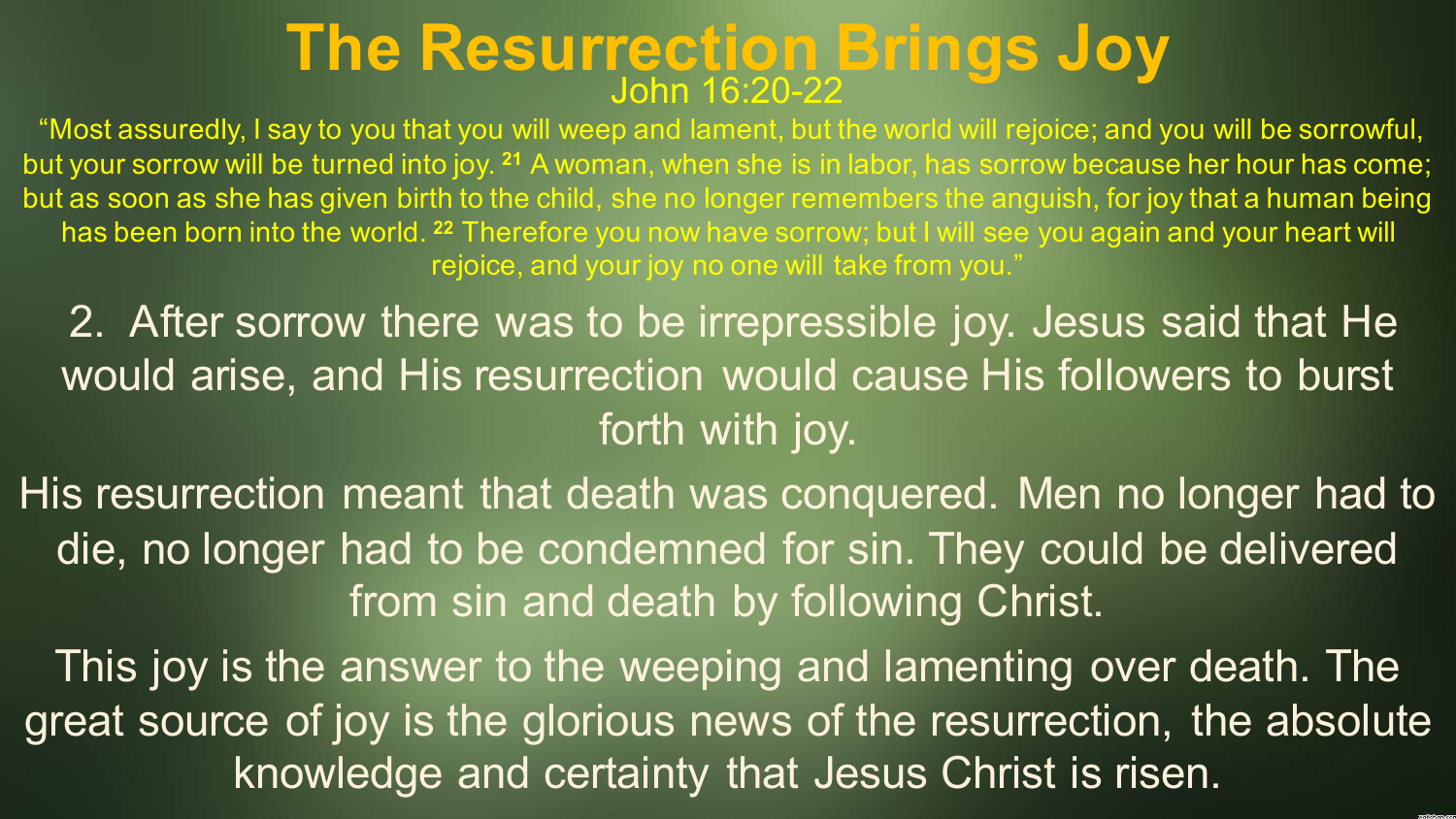"Most assuredly, I say to you that you will weep and lament, but the world will rejoice; and you will be sorrowful, but your sorrow will be turned into joy. **<sup>21</sup>** A woman, when she is in labor, has sorrow because her hour has come; but as soon as she has given birth to the child, she no longer remembers the anguish, for joy that a human being has been born into the world. **<sup>22</sup>** Therefore you now have sorrow; but I will see you again and your heart will rejoice, and your joy no one will take from you."

3. Jesus gave an illustration of the contrast between the sorrow over death and the joy of the resurrection. The illustration describes a woman's sorrow in giving birth. She suffers as the child enters into the world. Once the child is born, the sorrow and pain are forgotten as she holds the child in her arms.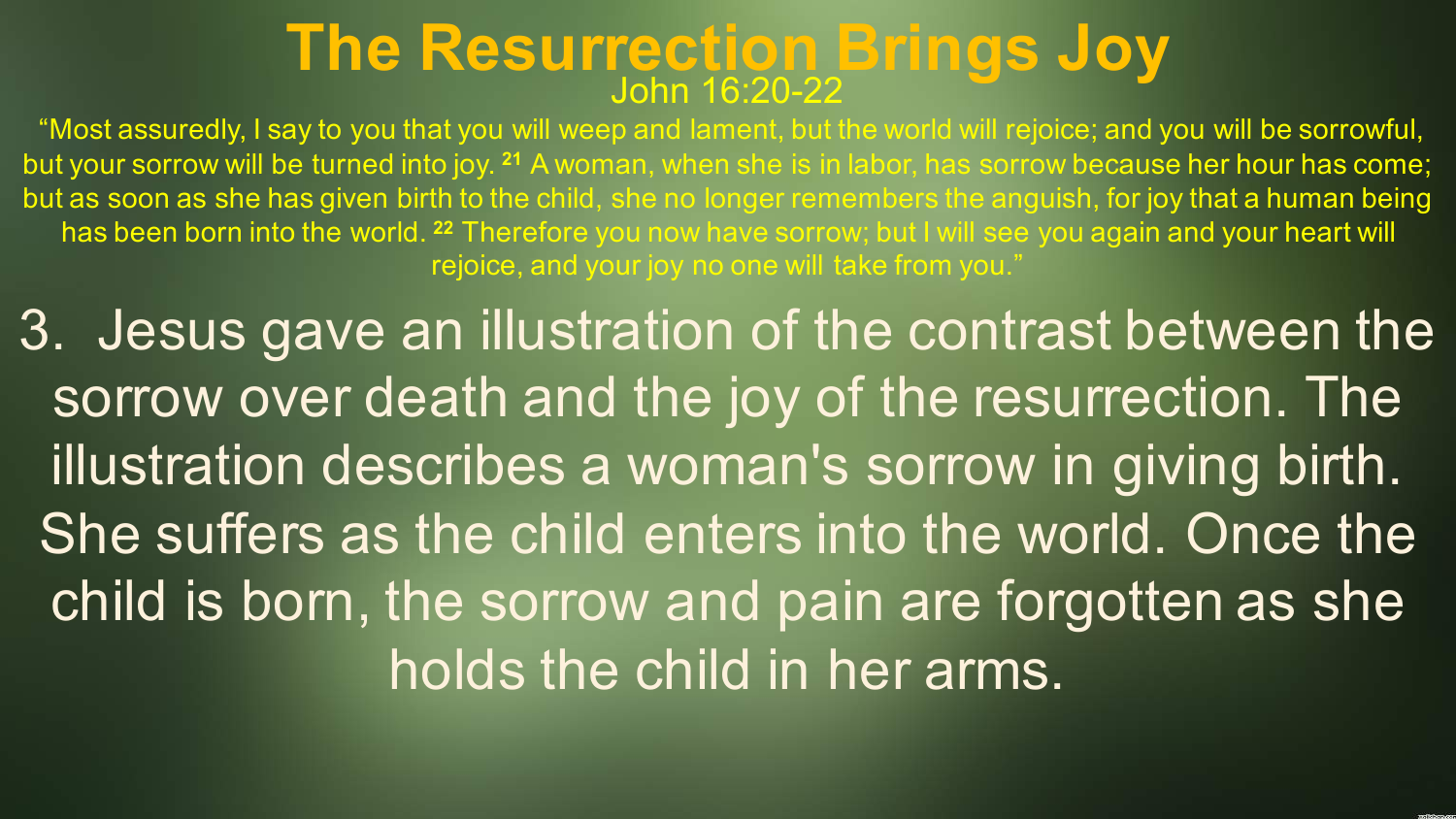"Most assuredly, I say to you that you will weep and lament, but the world will rejoice; and you will be sorrowful, but your sorrow will be turned into joy. **<sup>21</sup>** A woman, when she is in labor, has sorrow because her hour has come; but as soon as she has given birth to the child, she no longer remembers the anguish, for joy that a human being has been born into the world. **<sup>22</sup>** Therefore you now have sorrow; but I will see you again and your heart will rejoice, and your joy no one will take from you."

4. The resurrection brings irrepressible joy just as a newborn baby brings joy to a woman in travail. Two things cause the joy.

a. The resurrection and presence of Jesus Himself brings great joy. Just think: Jesus is not dead. His body has not decayed in a grave. He has risen. He emerged from the grave and ascended to the Father. There is victory over the grave, triumph over death. Man can now live forever. No truth could fill a man with any more joy and rejoicing than really knowing that death has been conquered in the resurrection of Jesus Christ.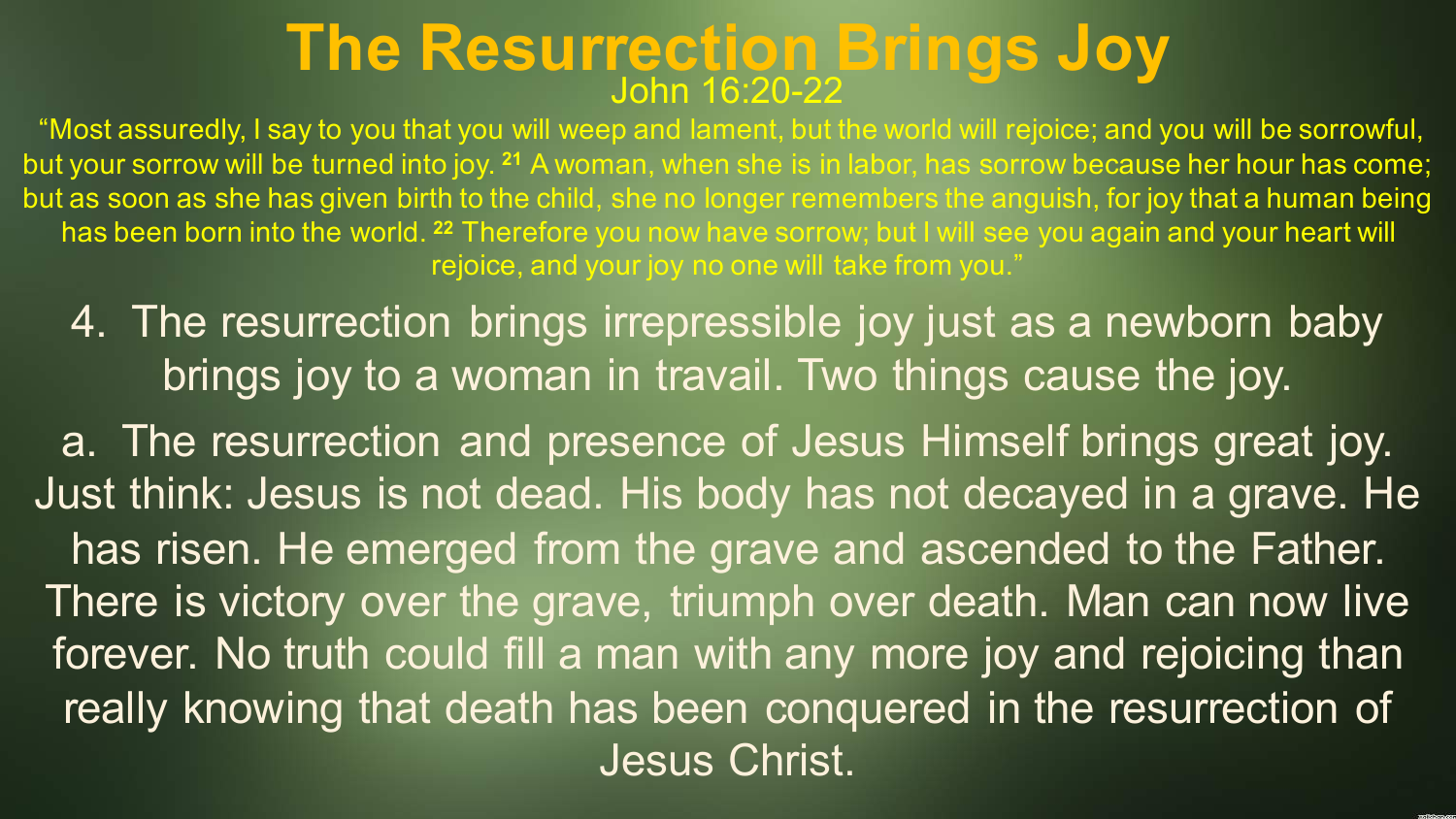"Most assuredly, I say to you that you will weep and lament, but the world will rejoice; and you will be sorrowful, but your sorrow will be turned into joy. **<sup>21</sup>** A woman, when she is in labor, has sorrow because her hour has come; but as soon as she has given birth to the child, she no longer remembers the anguish, for joy that a human being has been born into the world. **<sup>22</sup>** Therefore you now have sorrow; but I will see you again and your heart will rejoice, and your joy no one will take from you.<sup>'</sup>

b. The believer's joy of really knowing the resurrection of Jesus Christ cannot be taken away by any man. Jesus did die for man's sins and arise again to give man a new life. This life is both abundant and eternal. The believer knows it. His joy is permanent and unmovable. When the trials and sorrows of earth come upon him, he still...

• knows the joy of the Lord's presence and care.

- knows that Christ will escort Him into the Father's presence eternally.
- knows that he shall be a child of the new heavens and earth to be created for the Father's family.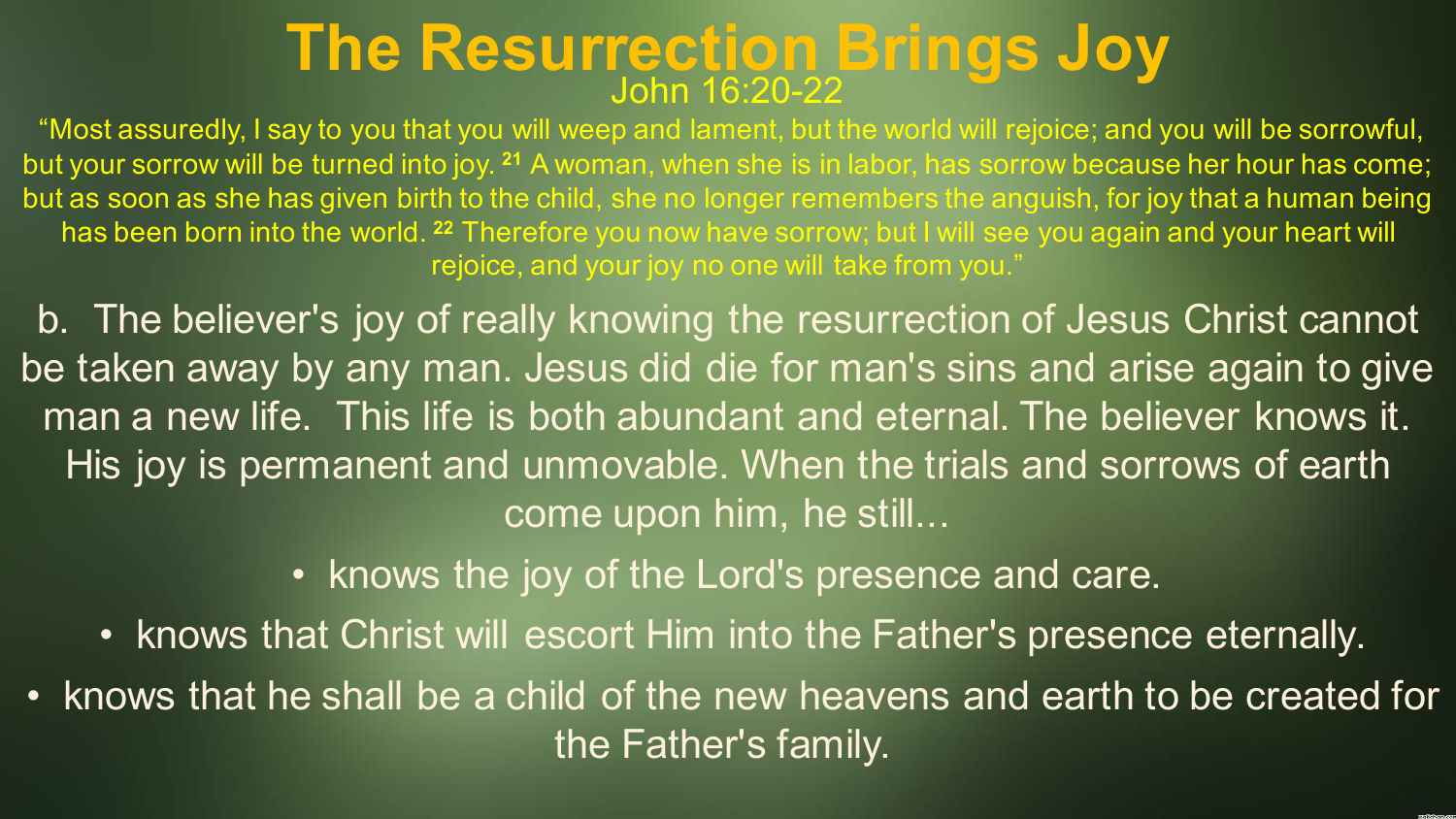# **The Resurrection Brings Access to God** John 16:23-24

"And in that day you will ask Me nothing. Most assuredly, I say to you, whatever you ask the Father in My name He will give you. **<sup>24</sup>** Until now you have asked nothing in My name. Ask, and you will receive, that your joy may be full."

The resurrection gives open access into God's presence. Note two facts.

1. The glorious promise: an open door into God's presence. Jesus said "in that day," after His resurrection, there will be no need to ask Him anything. (This does not mean, of course, that we cannot ask Him, only that we do not have to ask Him.) The believer can walk right into the Father's presence. There is an open door into His presence. Whatever the believer asks the Father in Jesus' name, He will give it to the believer. This is the most glorious of promises, that we can approach God as our Father just as a child approaches his earthly father.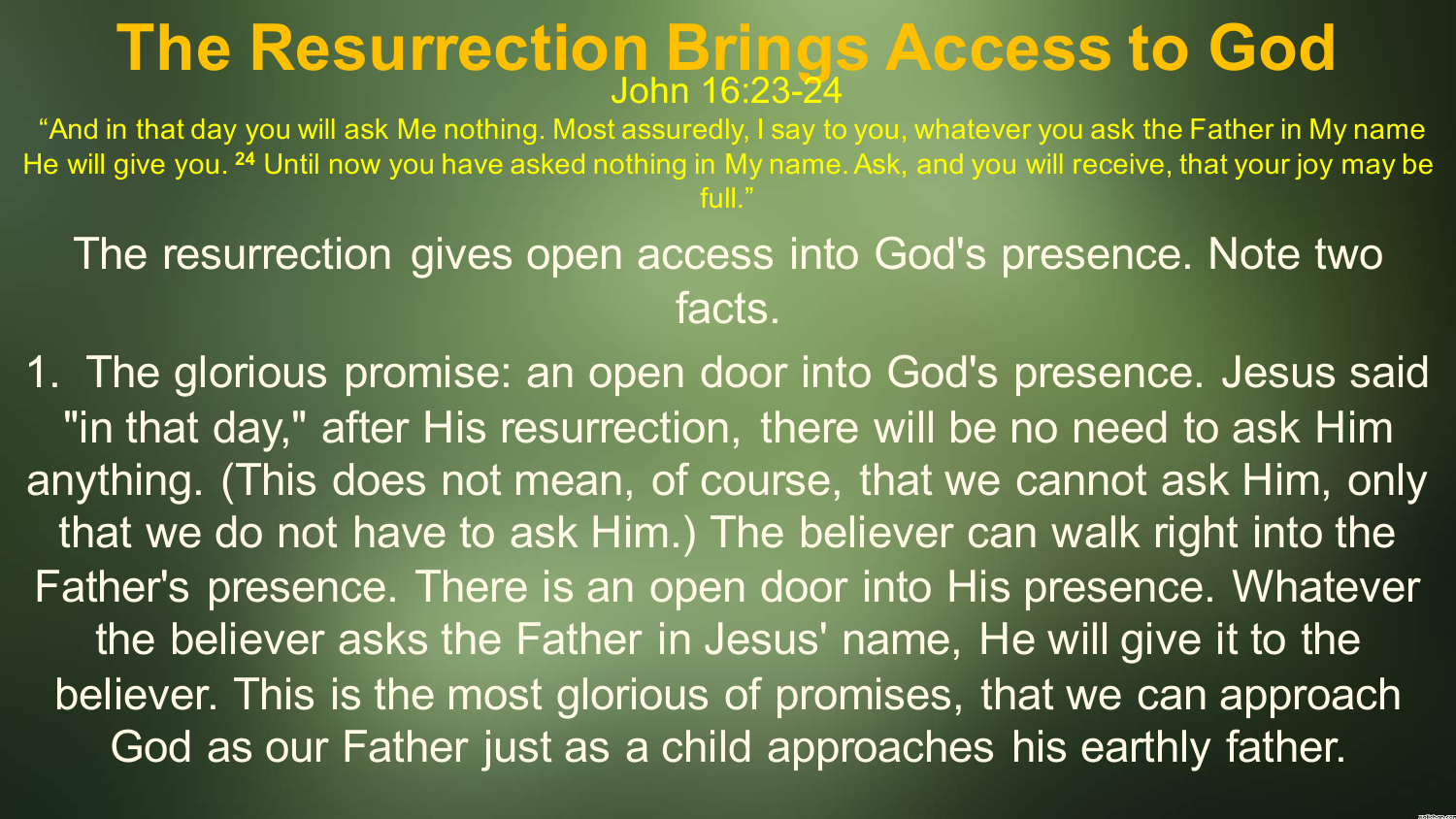# **The Resurrection Brings Access to God** John 16:23-24

"And in that day you will ask Me nothing. Most assuredly, I say to you, whatever you ask the Father in My name He will give you. **<sup>24</sup>** Until now you have asked nothing in My name. Ask, and you will receive, that your joy may be full."

2. The institution of prayer: Our approach to God is in Jesus' name. Our approach to the Father must be in Jesus' name. Before Jesus, men had always asked God for things through sacrifice, but no more. The resurrection instituted a new and living way into God's presence. Men must now approach God through Jesus Christ...

- believing that the righteousness of Jesus covers them.
- asking God to accept their faith in Jesus as righteousness.

• thanking God for Jesus, His great love and sacrifice for them. Note two tremendous promises to the man who asks in Jesus' name.  $\Rightarrow$  He will receive what he asks.  $\Rightarrow$  His joy is full and complete.